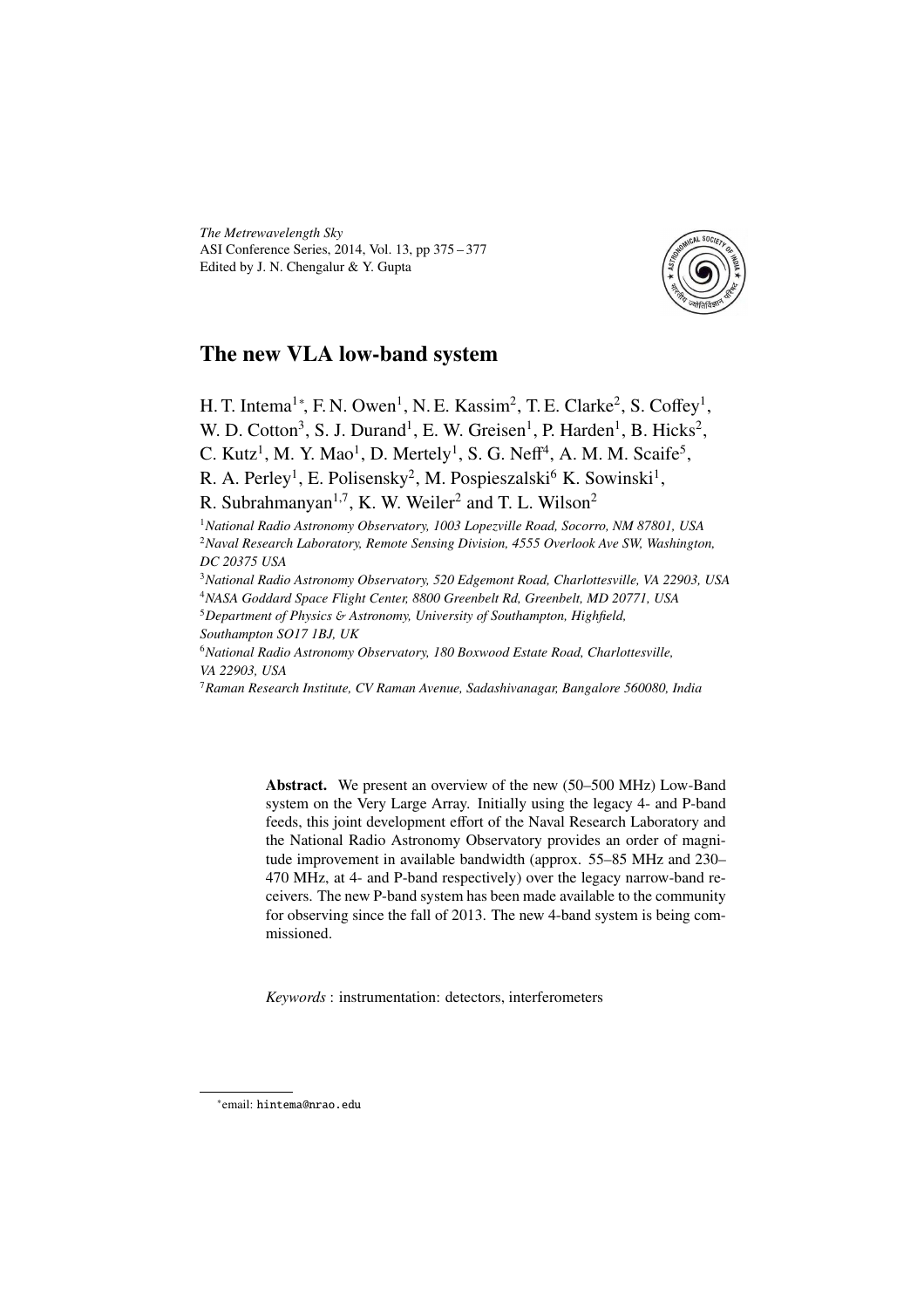## 1. Overview

Since the availability of the P-band (330 MHz) system in the late 1980's and the 4 band (74 MHz) system in the 1990's the Karl G. Jansky Very Large Array (VLA) has made a significant impact on meter-wavelength radio astronomy, by providing higher resolution (in A-configuration approx. 25" and 6", respectively) and better sensitivity (for  $\sim$  10 hours on target approx. 25 mJy beam<sup>-1</sup> and 0.5 mJy beam<sup>-1</sup>, respectively) than was available before. The low-frequency bands offer research interests in astrophysics, ionospheric physics, radio-frequency interference (RFI) mitigation and wide-field imaging.

After several years of absence due to expanded VLA (EVLA) upgrade activities, all 27 (+1) antennas of the VLA have recently been outfitted with new low-noise, lowfrequency receivers, enabling continuous frequency coverage from 50 to 500 MHz. The wider bandwidth and lower system temperature, coupled with the power of the WIDAR correlator, promises significantly enhanced performance and flexibility.

The currently available frequency ranges for Low-Band observing, approx. 55– 85 MHz and 230–470 MHz, are determined by a combination of the legacy 4- and P-band feed sensitivity, internal hardware bandpass filters, and the actual RFI environment during observing. This readily provides more than an order of magnitude increase in raw bandwidth over the 1.5 MHz and 6–12 MHz of the legacy 4- and Pband systems. For both 4-band and P-band we find that the RFI environment is fairly mild, with typically 60–70 percent of the bandwidth being virtually free of RFI, and 10–20 percent more available after basic RFI flagging.

During P-band commissioning, with 10 outfitted VLA antennas in BnA configuration (Sept. 2012), two well-known merging galaxy clusters were observed for 3 hours each (see figure below: left Abell 2256 and right the *sausage* CIZA J2242.8+5301). Images were made using 40 percent (87.5 MHz) of the available bandwidth, yielding an RMS image noise of 0.5 mJy beam<sup>-1</sup> in both maps, thereby demonstrating the superior performance compared to the legacy P-band system.